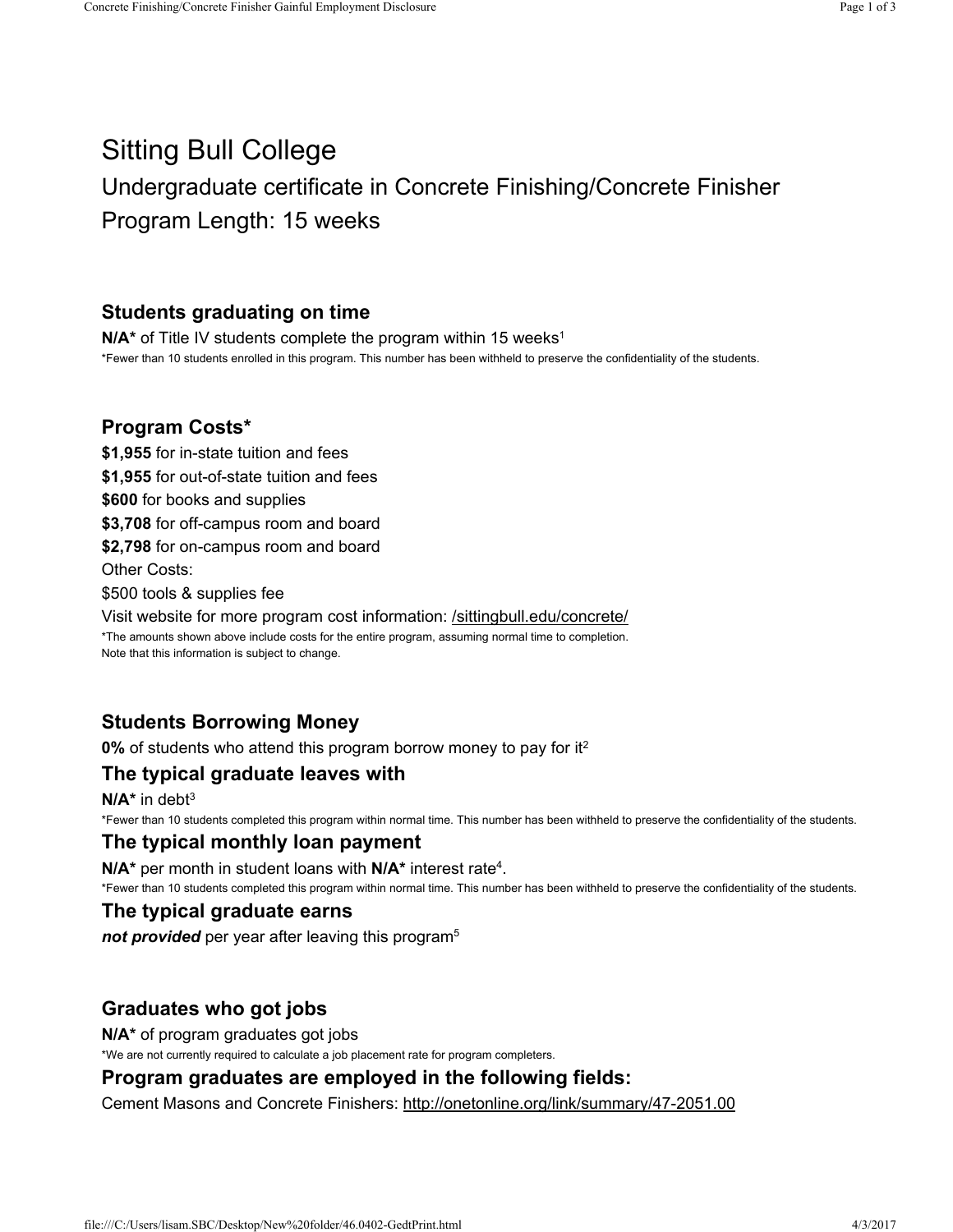# Licensure Requirements 6

\*Program has no licensure requirements in any state.

# Additional Information:

No additional notes provided.

Date Created: 4/3/2017 These disclosures are required by the U.S. Department of Education